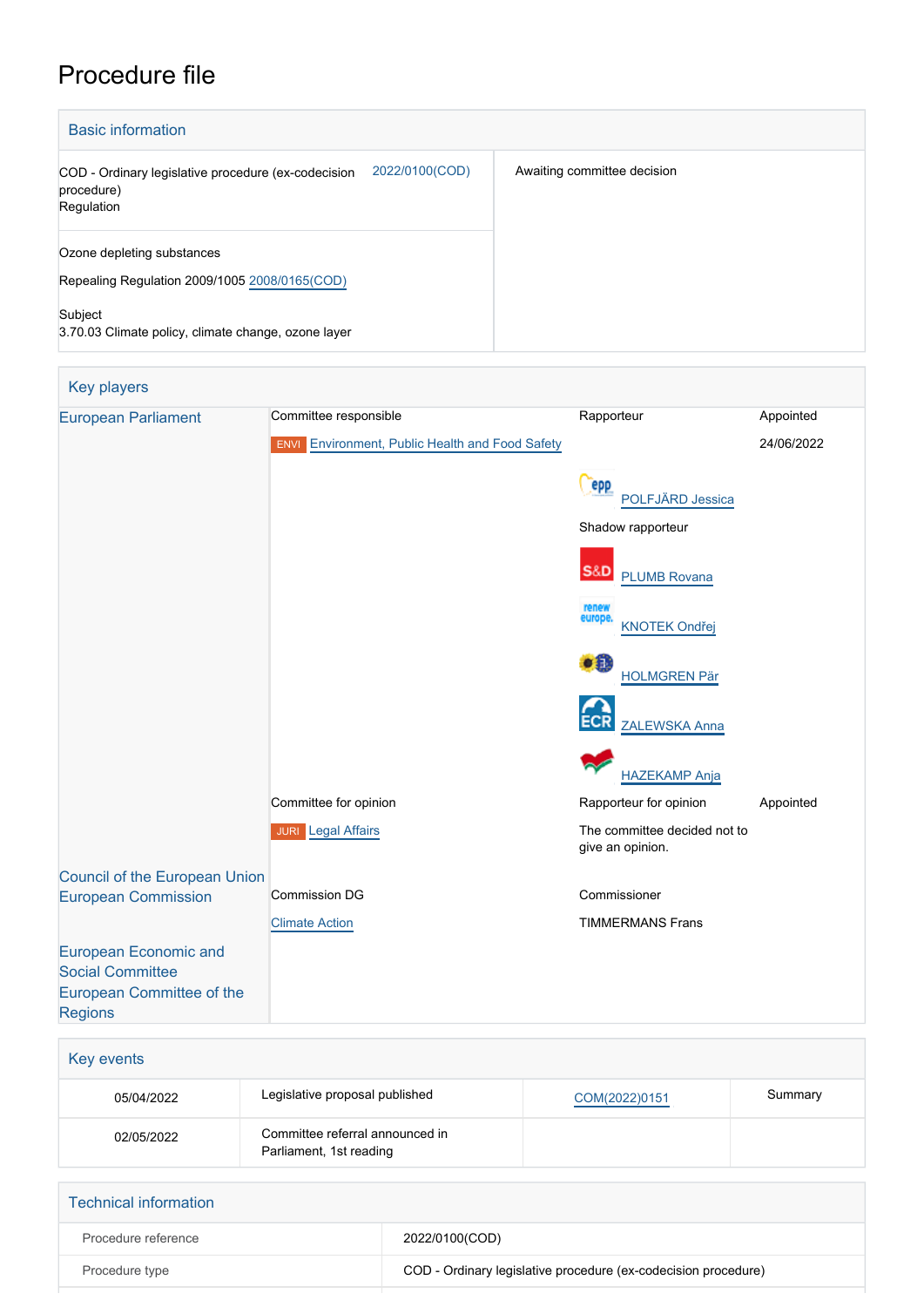| Procedure subtype                            | Legislation                                                                        |
|----------------------------------------------|------------------------------------------------------------------------------------|
| Legislative instrument                       | Regulation                                                                         |
|                                              | Repealing Regulation 2009/1005 2008/0165(COD)                                      |
| Legal basis                                  | Treaty on the Functioning of the EU TFEU 192-p1                                    |
| Mandatory consultation of other institutions | <b>European Economic and Social Committee</b><br>European Committee of the Regions |
| Stage reached in procedure                   | Awaiting committee decision                                                        |
| Committee dossier                            | ENVI/9/08798                                                                       |

## Documentation gateway

| Legislative proposal               | COM(2022)0151 | 05/04/2022 | EC | Summary |
|------------------------------------|---------------|------------|----|---------|
| Document attached to the procedure | SEC(2022)0157 | 06/04/2022 | EC |         |
| Document attached to the procedure | SWD(2022)0098 | 06/04/2022 | EC |         |
| Document attached to the procedure | SWD(2022)0099 | 06/04/2022 | EC |         |
| Document attached to the procedure | SWD(2022)0100 | 06/04/2022 | EC |         |

## Ozone depleting substances

PURPOSE: to introduce new measures on substances that deplete the ozone layer to achieve a higher level of additional emission reductions and to align them with the European Green Deal.

PROPOSED ACT: Regulation of the European Parliament.

ROLE OF THE EUROPEAN PARLIAMENT: the European Parliament decides in accordance with the ordinary legislative procedure and on an equal footing with the Council.

BACKGROUND: due to global action taken against ozone depletion through the adoption of the Montreal Protocol on Substances that Deplete the Ozone Layer in 1987 (the Protocol), the ozone hole is on the way to recovery, provided that compliance with existing measures is ensured and any new challenges are swiftly addressed. Most ozone depleting substances have high global warming potential and are contributory factors towards increasing the temperature of the planet.

[Regulation \(EC\) No 1005/2009](https://eur-lex.europa.eu/legal-content/EN/TXT/?uri=CELEX%3A32009R1005&qid=1650625871135) on substances that deplete the ozone layer (ODS Regulation) is the main instrument targeting ozone-depleting substances in the EU. While the ODS Regulation is still considered generally fit for purpose, it has been suggested that it could be better aligned with the European Green Deal and its design could be slightly improved.

A significant focus of the proposal is on increasing efficiency of the existing measures, rather than creating new ones. Therefore, by introducing new measures targeting products in which ODS were legally used in the past, the EU wants to prevent the equivalent of 180 million tonnes of CO2 and 32 000 tonnes of ozone depleting potential (ODP) emissions by 2050.

This proposed Regulation has many similarities with the [proposed Regulation](https://oeil.secure.europarl.europa.eu/oeil/popups/ficheprocedure.do?lang=en&reference=2022/0099(COD)) on fluorinated greenhouse gas which is being revised in parallel. These two Regulations must jointly ensure that the Union complies with its obligations relating to hydrofluorocarbons and ozone depleting substances under the Montreal Protocol.

PURPOSE: the draft Regulation proposed by the Commission lays down rules on the production, import, export, placing on the market, further supply as well as use, recovery, recycling, reclamation and destruction of ozone depleting substances, on the reporting of information related to those substances and on the import, export, placing on the market, further supply and use of products and equipment containing ozone depleting substances or whose functioning relies upon on those substances.

It should apply to the ozone depleting substances listed in Annexes I and II and their isomers, whether alone or in a mixture and to products and equipment, and parts thereof, containing ozone depleting substances or whose functioning relies upon those substances.

## More specifically, the proposal:

- maintains the current control system envisaged under the ODS Regulation, namely the general prohibitions on production, use and trade of ODS and products and equipment using ODS, and the applicable exemptions on a few uses where alternatives are not yet available (feedstock, process agents, essential analytical and laboratory uses);

- ensures the necessary alignments with more recent EU legislation, in particular [Regulation \(EU\) No 517/2014](https://eur-lex.europa.eu/legal-content/EN/TXT/?uri=CELEX%3A32014R0517&qid=1650626205512) on fluorinated greenhouse gases. To ensure consistency with this Regulation, importers and producers must provide evidence of destruction or recovery for subsequent use of trifluoromethane produced as a by-product in the production of ODS. The proposal also clarifies that, in general, the entry in the territory of non-refillable containers is prohibited, thus under any customs procedures;

- modernises the licensing system set out in the ODS Regulation to take into account its interconnection with the European Single Window